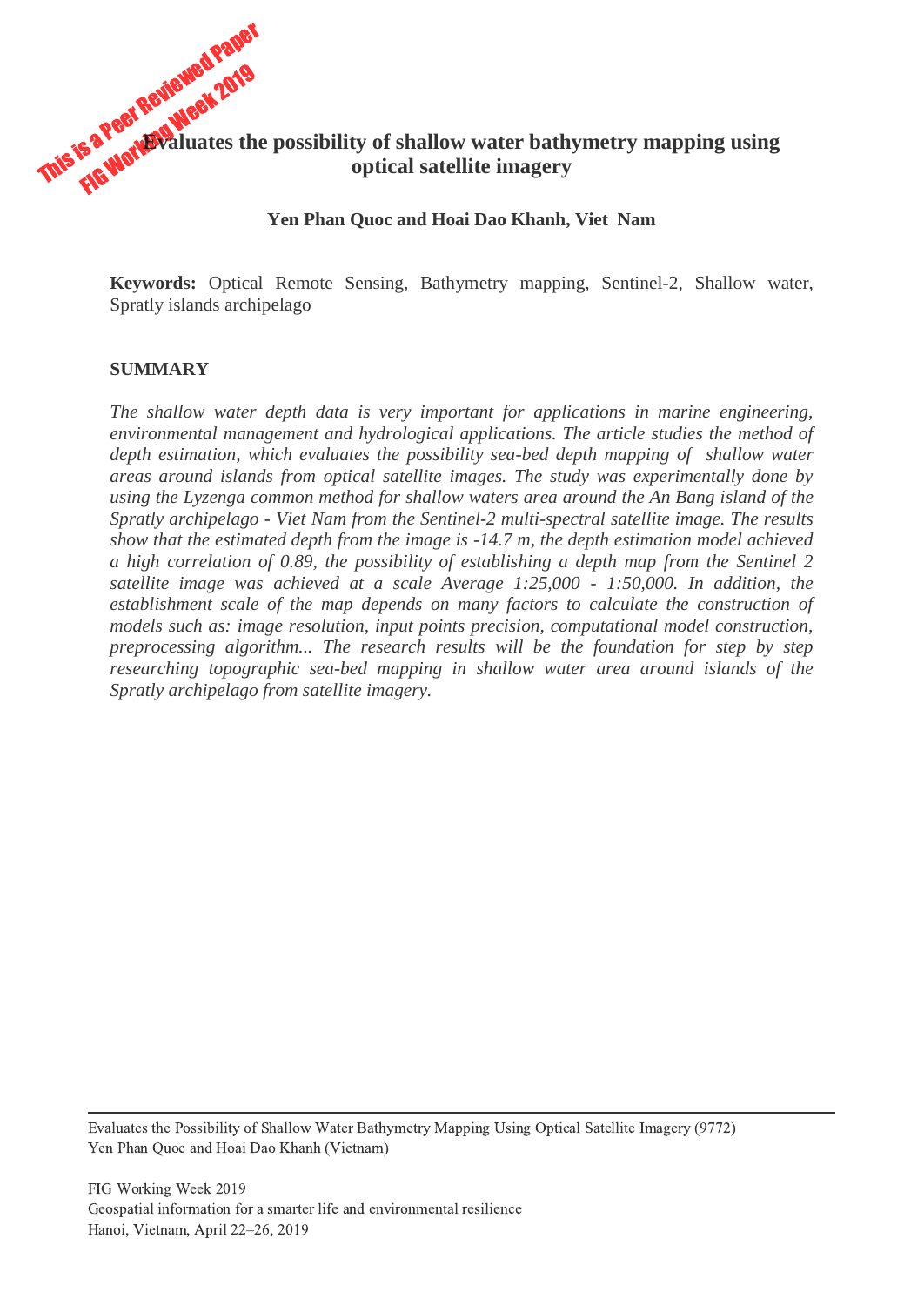## **Evaluates the possibility of shallow water bathymetry mapping using optical satellite imagery**

## **Yen Phan Quoc and Hoai Dao Khanh, Viet Nam**

#### **1. INTRODUCTION**

High resolution and accurate coastal seafloor data is essential for oceanographic studies, particularly in accessing forecasting models for managers about affecting the topographic morphology and the near - shore environment, updating charts information for navigation, livelihood activities and ensuring national defense and security. The shallow waters around offshore islands have complex variations in depth and morphology, greatly influenced hydrodynamics, affects biological processes such as nutrient uptake and light absorption by plants [\[10\]](#page-10-0), impact on coastal works [\[18\]](#page-10-1).

Traditional active sensor methods such as multibeam echosounder and light detection and ranging (LIDAR) technology have been used widely nowadays. However, these technologies often have limitations such as: multibeam sounders are often of low spatial resolution, narrow coverage, and have trouble navigating in shallow water areas [\[15\]](#page-10-2) [\[11\]](#page-10-3). Lidar technology with relative accuracy, high resolution, and cost is still too expensive for many applications, especially when updating a depth data set is required at all frequencies [\[1\]](#page-9-0) for offshore areas. With the development of remote sensing technology, optical remote sensing imagery can provide valuable information for describing and monitoring shallow water. Recent satellite technologies and image processing algorithms have provided opportunities for the development of potential quantitative techniques to improve the disadvantages of conventional image processing methods, in terms of cost , map honesty, and objectivity [\[3\]](#page-9-1). Remote sensing images are equipped to establish underwater maps as multi specture images: Landsat [\[18\]](#page-10-1), SPOT [\[1\]](#page-9-0), IKONOS [\[12\]](#page-10-4), Quickbird [\[21\]](#page-10-5), Worldview-2 [\[4\]](#page-9-2) and Sentinel-2 [\[8\]](#page-9-3), [\[19\]](#page-10-6)… Based on the principle of reflecting, scatering and absorbing light from water, scientists have come up with different methods to estimate the depth of water on the satellite image, some common methods such as: Stumpf Model/Linear Ratio Model [\[20\]](#page-10-7), Lyzenga Model or Linear Band Model [\[1\]](#page-9-0), Jupp's Model or Depth of Penetration Zone (DOP) Model [\[9\]](#page-9-4), inverse and semi-optimized algorithms for hyperspectral (HS) imageries analysis [\[4\]](#page-9-2), [\[7\]](#page-9-5), classification and comparison method with LUT lookup table [\[5\]](#page-9-6).

Linear Band Model is proposed by Lyzenga (1978, 1981, 1985, 2006) and Philpot (1989). Lyzenga extracted spectral radiation values from satellite imagery at points that already know the depth (real ground points) and used linear regression to determine a relationship between radiation and information deep fact area. The mathematical relationship was then used to calculate the depth of the coastal water level from the satellite image [\[13\]](#page-10-8),[ [14\]](#page-10-9),[ [15\]](#page-10-2) Many studies have been successful in determining the depth using the Lyzenga method such as: Clack (1987), Hochberg et al. (2007), Hogrefe et al. (2008), Liu et al. (2010), Deidda and Sanna. (2012), Kanno and Tanaka (2012) ... This is a common and widely used method because it assumes that the depth independent of the optical properties that are difficult to estimate, such as benthic types, atmospheric conditions, water quality, location of the sun and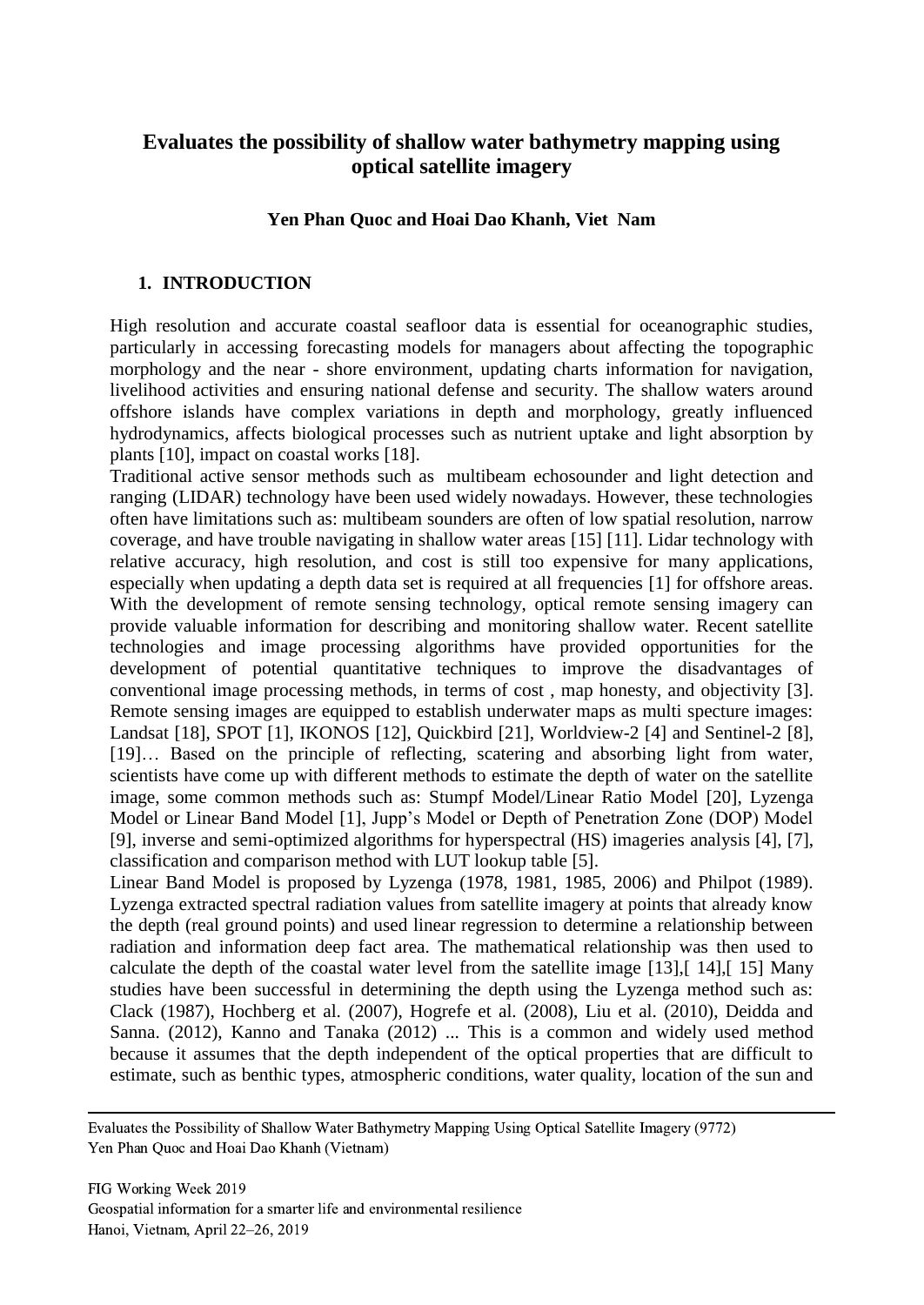the satellite. In addition, Philpot (1989) show that these characteristics increase the complexity of the model and reduce the reliability of the results. So this method is simpler and more usable. However, this model still has many errors for turbid water areas or there exist some substances that plants absorb high radiation.

Thus, this study tested the linear band method proposed by Lyzenga for the shallow waters around the An Bang island of the Spratly Islands - Viet Nam. The research was experimentally proposed to overcome some of the faults of the model due to the turbid waters or the presence of certain substances and plants that absorb high radiation in the coastal area. Moreover, the estimated map results are evaluated, comparing the probability of mapping established depth scales, as a scientific basis for step-by-step approach to producing seabed topographic maps from satellite imagery.

#### **2. METHODS**

#### *2.1. The principle of determining the depth of water from remote sensing images*

Based on the Beer Law on the attenuation of light passing through an absorbent material and reflected states just below the ocean surface at any wavelength,  $r_{rs}$  is a function of the bottom reflectance (albedo)  $r_B$ , irradiance reflectance of an optically deep water column  $r_w$ , the coefficient  $\alpha$  is a two-way attenuation coefficient (i.e., it accounts for losses in both the upward and downward directions), and h is the water level. Lyzenga (1978) [\[1\]](#page-9-0), Philpot

(1989) [3] show their relationship as follows:  
\n
$$
r_{rs} \equiv \frac{\pi L}{E_i^-} = r_w + r_B^* e^{-\alpha h} = r_w + (r_B - r_w) e^{-\alpha h}
$$
\n(1)

Upwelling irradiance under the water can be written:

$$
L(h) = Ls + Lb e- $\alpha$ h
$$
 (2)

Where  $L<sub>s</sub>$  including surface reflections as well as water column scattering effects, and  $L<sub>b</sub>$ , and  $L<sub>b</sub>$  including signals transmitted through the water - the air is lost as well as reflections bottom and water column scattering effects. Equation (2) can be rearranged to describe the

depth in terms of the reflectances and the albedo:  
\n
$$
h = \frac{1}{\alpha} \ln(L_b) - \frac{1}{\alpha} \ln(L_h - L_s)
$$
\n(3)

Where  $L_h$  is surface irradiance, and  $L_s$  is the deep-water medium irradiance.

#### *2.2. Linear band model of Lyzenga*

Based on the simple radiation transmission model shown in formula (1-3) above. First, he defines a variable  $X_j$  for each band from 1 to N as follows:

$$
X_j = \ln(L_{hj} - L_{sj})
$$
\n<sup>(4)</sup>

Where  $L_{hj}$  is the above-surface radiance in band j and  $L_{sj}$  is averaged deep water radiance in the same band j. Lyzenga 1978 computed benthic transformations use multispectral bands and a rotary matrix, similar to the analysis of the main components to calculate the independent

Evaluates the Possibility of Shallow Water Bathymetry Mapping Using Optical Satellite Imagery (9772) Yen Phan Quoc and Hoai Dao Khanh (Vietnam)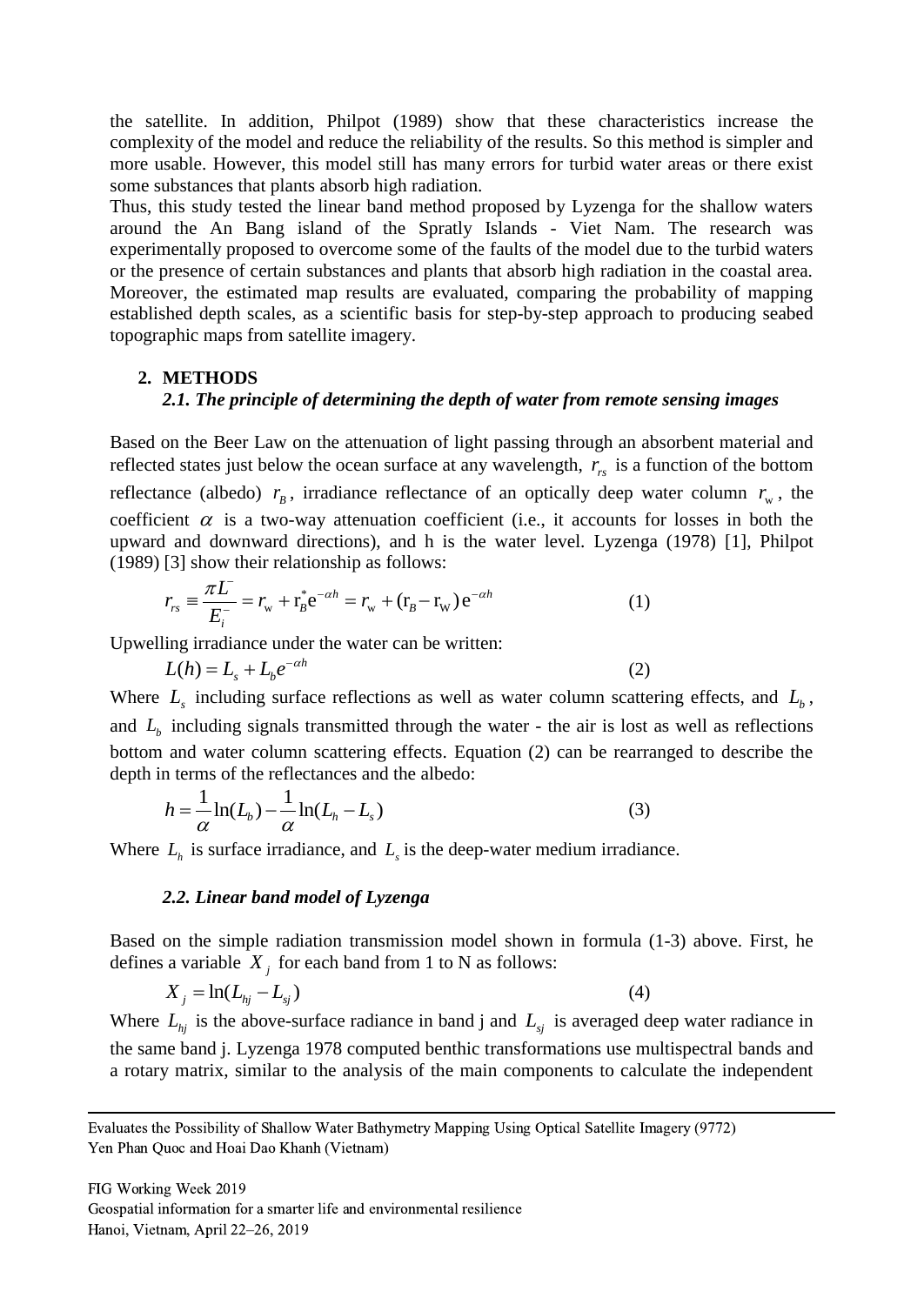variable depth in the radiation values between bands, for an N-band system, transformed radiances fall along a set of parallel lines in N-Space. Thus, a second set of variables can be obtained by rotating the coordinate system so that the  $Y_N$  axis is parallel to this direction [\[13\]](#page-10-8).

$$
Y_i = \sum_{j=1}^{N} A_{ij} X_j
$$
 (5)

Where  $A_{ij}$  is the i variable in the rotation matrix for band j. If the linear transformation (5) is a

pure rotation, there are  $N - 1$  depth-independent variables that could be used as indices of bottom type, only  $Y_N$  will be dependent on the water depth, while all the other variables are functions only of bottom reflectance [\[13\]](#page-10-8). Although this algorithm accounted for bottom type variability and did not require any existing depth measurements, it failed to account for any heterogeneity in water column properties across an image. This algorithm was updated by Lyzenga in 1985, and again in 2006 by Lyzenga et al., to account for water quality heterogeneity, finally modeling depth as [\[2\]](#page-9-7), [15]:

$$
\hat{h} = h_o - \sum_{j=1}^{N} h_j X_j
$$
\n(6)

Where  $h_i$  and each  $h_j$  are constants defining a linear relationship between  $X_j$ , again defined as above, and depth.  $h_0$  and all of  $h_1 - h_j$  are determined through multiple linear regression between a set of known depths and the log-transformed radiances found at those depths. In areas with large sedimentation, absorption, reflection is unregulated, leading to  $L_{hj} - L_{sj}$  < 0 (in fomular 4) and will cause a calculated model error. Therefore, for different areas, it should be tested with or without minor adjustment or adjustment. I.e  $L_{sj} = 0$  or  $L_{sj} = L_{\min sj}$ , where  $L_{\min s_j}$  is the smallest radiation value in deep water area. Then the variable  $X_j$  taken into regression is calculated as:  $X_j = \ln(L_{hj})$  or  $X_j = \ln(L_{hj} - L_{\min sj})$ .

#### *2.3. Assess the possibility of establishing a depth map*

To evaluate the possibility of establishing a depth map of the study area from satellite images, the researcher used empirical methods to compare field measurements with extracted data on maps computed from satellites images for two parameters: point position error and depth error:

*- Point position error:* The accuracy of the test results after the warping image is compared through the external control points, the test position position error is calculated according to the following formula:

$$
\Delta_{\text{Vi\_tri}} = \sqrt{\Delta_{\text{goc}}^2 + \Delta_{\text{s}}^2}
$$

$$
(7)
$$

Where  $\Delta_s = \Delta X^2 + \Delta Y^2$ ,  $\Delta X = X(m) - x(m)$ ,  $\Delta Y = Y(m) - y(m)$  and  $(X, Y)$  is the coordinates of the test point extracted from the warped satellite image, (x, y) is the coordinates of the test point extracted from the map or plane chart image with the scale M or directly measured in the field with the accuracy equivalent to the map with scale M.

Evaluates the Possibility of Shallow Water Bathymetry Mapping Using Optical Satellite Imagery (9772) Yen Phan Quoc and Hoai Dao Khanh (Vietnam)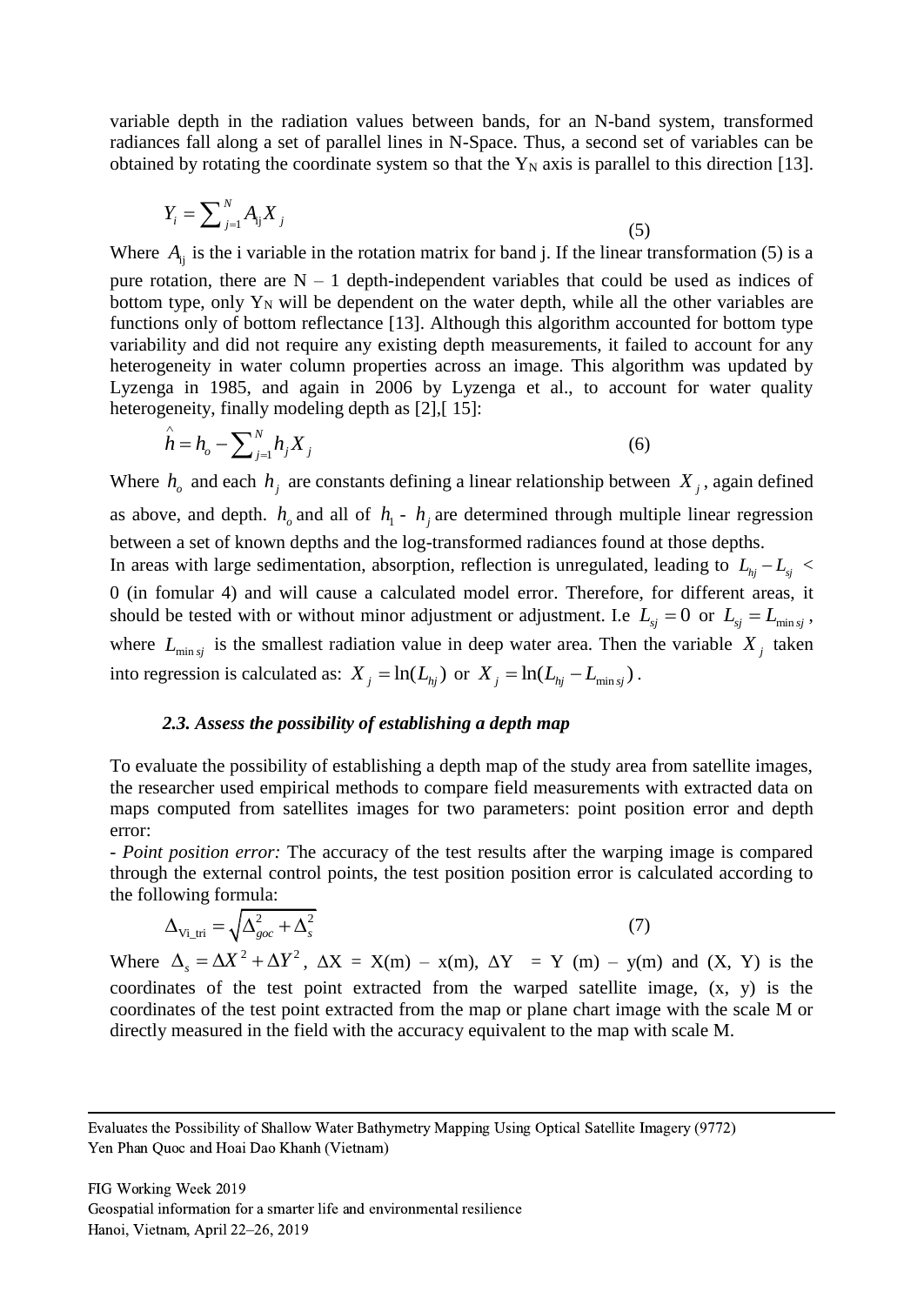Point position error: 2  $m_{xy} = \sqrt{\frac{24M_{s}}{n}}$  $=\sqrt{\frac{\sum A_s^2}{\text{m\text{ (m\text{)}}}}}$  (mét) (8)

 $\Delta_{\text{goc}}$  is the geophysical point location error allowed from maps or data collected directly in the field, calculated as follows:

 $\Delta_{\text{goc}} = 0.5$  (mm) \* M, where M is the corresponding map scale denominator value.

- *Depth error:* Similar to the accuracy check of position errors, depth points were also tested empirically between the calculated depth values from the remote sensing images and the depth values collected from the map or field surveys with larger scale requirements. The test depth error is calculated according to the following formula:

$$
\Delta_Z = \sqrt{\Delta_{zgoc}^2 + \Delta_z^2} \tag{9}
$$

Where  $\Delta_z = Z - z$  (mét), Z is the depth extracted on the map computed from satellite images, z is the depth collected in the field.  $\Delta_{z\text{goc}}$  Similar to  $\Delta_{\text{goc}}$  above. The elevation error in the M-scale map is less than one-third the height between the contours. Therefore,  $\Delta_{\text{goc}}$  is calculated = the height between the contours  $/3$ .

## **3. DATA AND STUDY AREA** *3.1. Study areas*

The Spratly Islands Archipelago are offshore islands, located on the east -southeast coast of Vietnam and south of Vietnam's East Sea. The test area is a shallow water area around an island in the An Bang Island archipelago. This is the area with weather conditions, complex hydrology, all year round with great waves and the most inaccessible vessels among the geographical entities of Truong Sa of Vietnam. Sea water in this area is relatively clear, can see the bottom with a depth of 10-20m (Figure 1).



Figure 1. Research area of Spratly archipelago

Evaluates the Possibility of Shallow Water Bathymetry Mapping Using Optical Satellite Imagery (9772) Yen Phan Quoc and Hoai Dao Khanh (Vietnam)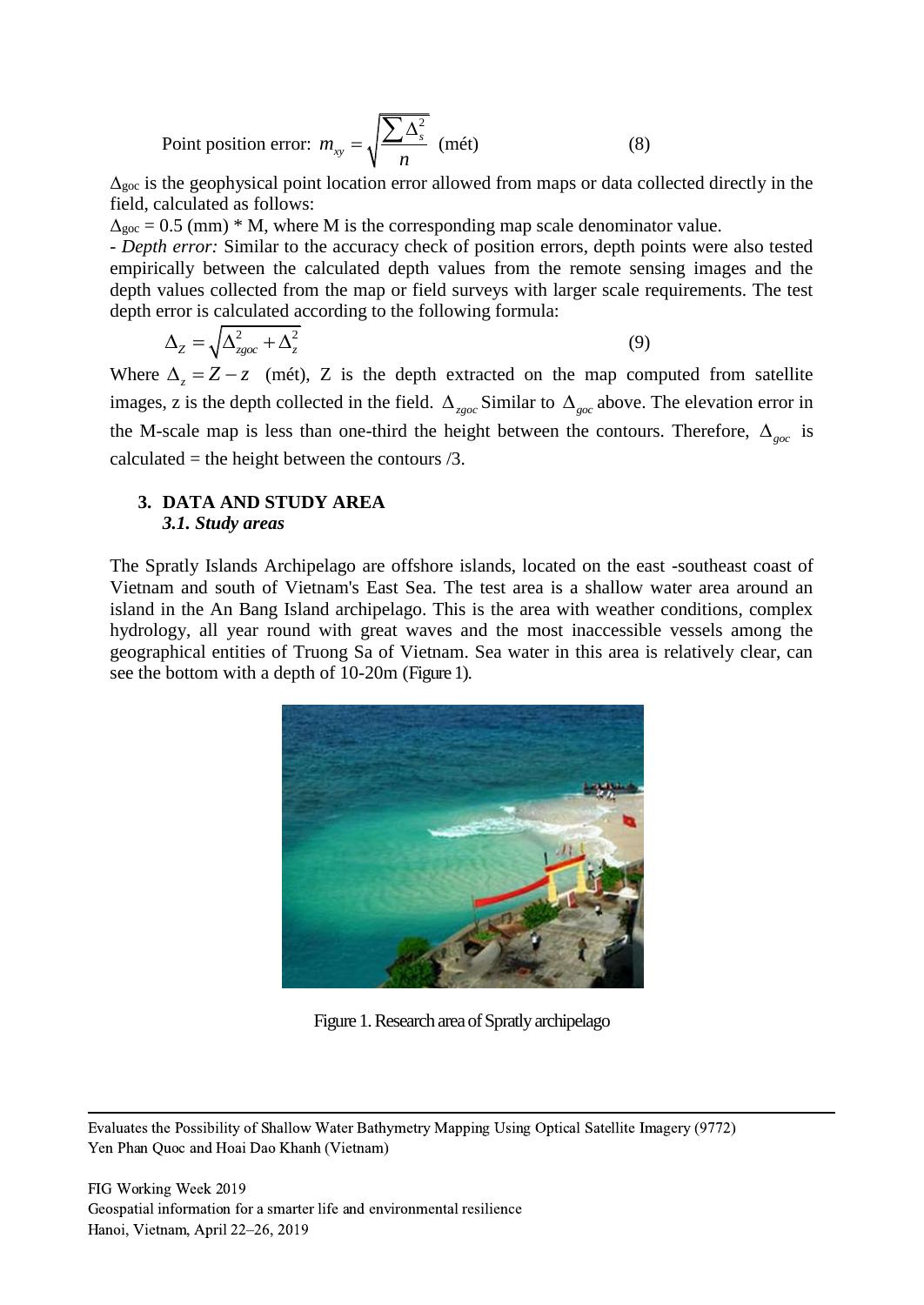The climate can be divided into two seasons: dry and rainy. Dry season from January to May, the rainy season from May to January next year, the average annual rainfall is very large at about 2500mm [\[16\]](#page-10-10).

## *3.2. Study data set*

Sentinel-2 satellite have driven the design towards a dependable multispectral Earth observation system featuring a MultiSpectral Instrument (MSI) with 13 spectral bands ranging from the visible and nearinfrared to the short-wave infrared. The spatial resolution varies from 10 m to 60 m, depending on the spectral band, with a 290 km field of view and repeat cycle 10 days [\[6\]](#page-9-8). With the clear water environment as the Spratly Islands Archipelago, Sentinel 2A image is a good data to study water depth. This study uses bands B2, B3, B4, B8 to estimate the shallow water depth. Image of the study area were taken at 9h 47 'Vietnam time on 16/6/2016, percentage of cloud is 1,214%, sunny weather, visibility over 10 km, northeast winds levels 6-7, high waves of 1.5-2m, tide is starting to descend [\[17\]](#page-10-11).

Control point data set includes: Collect 8 points of clear geographic coordinates with a map scale of 1: 2,000. Of these, there are 4 points that warp the image, and 4 points that test position position error; Collect 25 depth points that take into the model building and 12 depth points that test the depth mapping capabilities of the model. The depth and position control points are obtained from the direct measurement using the Hidrobox depth meter combined with the GPS Trimble 2008 device and TC 405. Due to the very tidal pattern of shallow water originating from the complexity of coastal seabed terrain combined with continental wind regimes and large fluctuations in flows. So when calculating the tidal correction during the experiment, the authors removed tidal influence over a measuring time range by combining with the tide table and using the TC405 to check the water edge elevation from the high control points in the island.

## **4. RESULTS AND DISCUSSION**

The research steps include: (1) image warping, (2) radiation conversion, (3) atmospheric correction, (4) sunglint remove, (5) calculate the Lyzenga depth model parameters, (6) depth estimation, (7) depth map editor, (8) Evaluate the possibility of establishing a shallow water depth map from satellite images. This report does not describe in detail and results step by step but focuses only on the results of steps 5, 6, 7 and 8. However, the steps are still in place to ensure that the noise that affects the accuracy of the mapping is eliminated.

## *4.1. Bathymetry mapping by Lyzenga method*

By testing the  $L_{\rm sj}$  component correction cases as analyzed in the above section, it was found that: If not edited  $L_{sj}$  component, ie  $L_{sj} = 0$ , then the results are the best. Thus, we only need to log the regression band such as  $ln(B2)$ ,  $ln(B3)$ ,  $ln(B4)$ , where B2, B3, B4 are the corresponding input bands after calibration. Using the Extract Value To Point tool in ArcGIS software, extract the pixel values of the calculated bands at 25 depth points in the input dataset. Perform multi-linear regression of depth with the value of the extracted pixels, the

Evaluates the Possibility of Shallow Water Bathymetry Mapping Using Optical Satellite Imagery (9772) Yen Phan Quoc and Hoai Dao Khanh (Vietnam)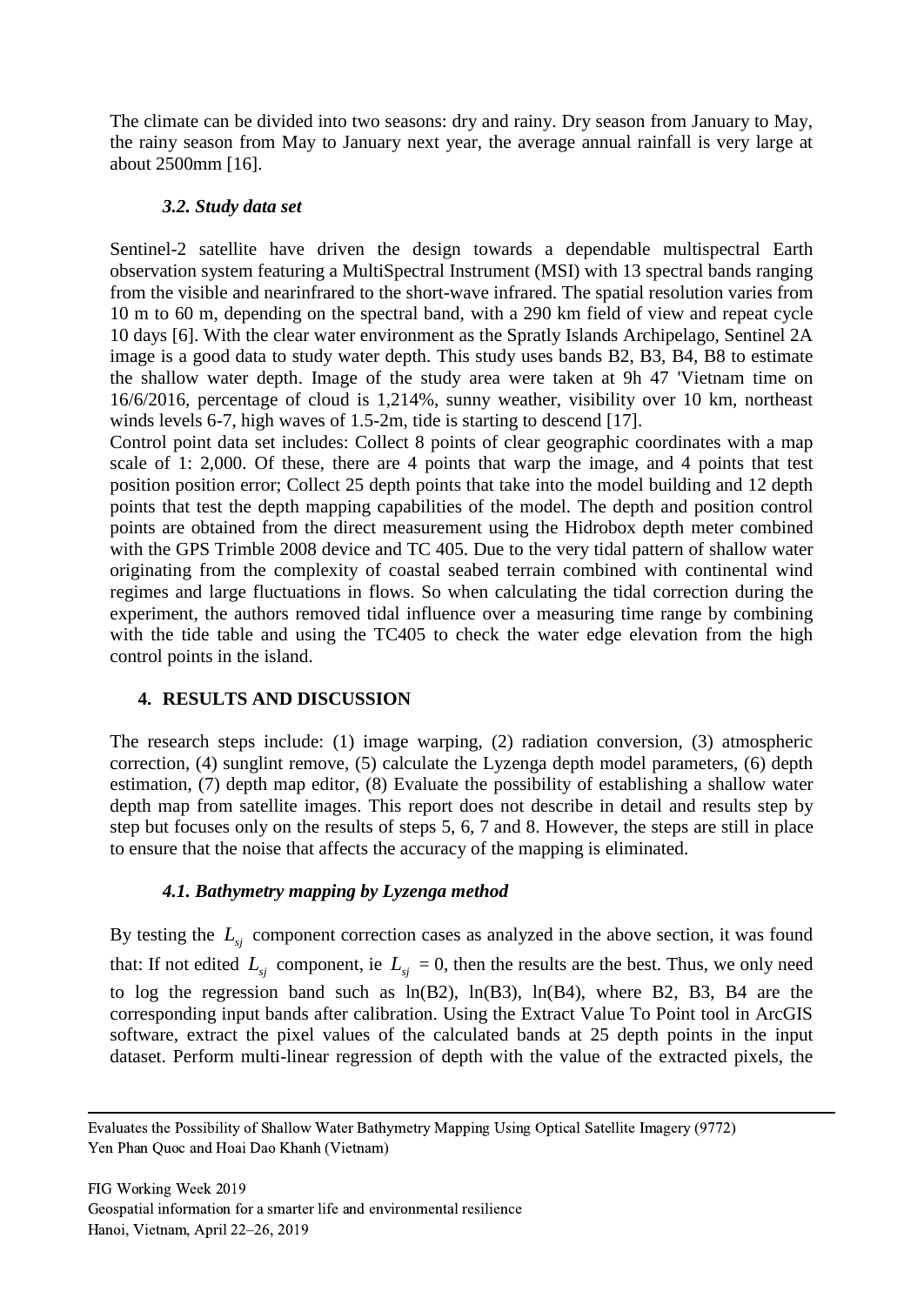results are the statistical parameters of the Lyzenga model according to the formula (6) are  $h_o = -9.47$ ,  $h_{B2} = -16.39$ ,  $h_{B3} = 17.26$ ,  $h_{B4} = -0.13$ , The formula for depth calculation is<br>as follows:<br> $\hat{h} = -16.39 * \ln(B2) + 17.26 * \ln(B3) - 0.13 * \ln(B4) - 9.47$  (10) as follows:

$$
\hat{h} = -16.39 * ln(B2) + 17.26 * ln(B3) - 0.13 * ln(B4) - 9.47
$$
 (10)

Using arcgis software, with inputs such as image bands B2, B3, B4 removed the noise (before the establishment of the model), instead of the formula 10 we can calculate the depth map as follows (Figure 2):



Figure 2. Estimated depth of map from satellite image

The estimated depth for the area is -14.7 m of water, the map shows height between contours of 5m, brown areas are deeper - 15 meters, where the satellite image can not determine the depth of water. The white area is the floating island section, which is the island that emerges from the water surface, not being flooded, the shoreline of the island is often built into embankments to protect the island. Civil works such as houses, roads, playgrounds and trees are often built on the island, which can collect the image wrapping and checks points and evaluates the position error.

The RMSE is the square root of the variance of the residuals. It indicates the absolute fit of the model to the data–how close the observed data points are to the model's predicted values. Whereas R-squared  $(R^2)$  is a relative measure of fit (it ranges from zero to one), RMSE is an absolute measure of fit. As the square root of a variance, RMSE can be interpreted as the standard deviation of the unexplained variance, and has the useful property of being in the same units as the response variable. Hight values of  $\mathbb{R}^2$  indicate better of model, otherwise

Evaluates the Possibility of Shallow Water Bathymetry Mapping Using Optical Satellite Imagery (9772) Yen Phan Quoc and Hoai Dao Khanh (Vietnam)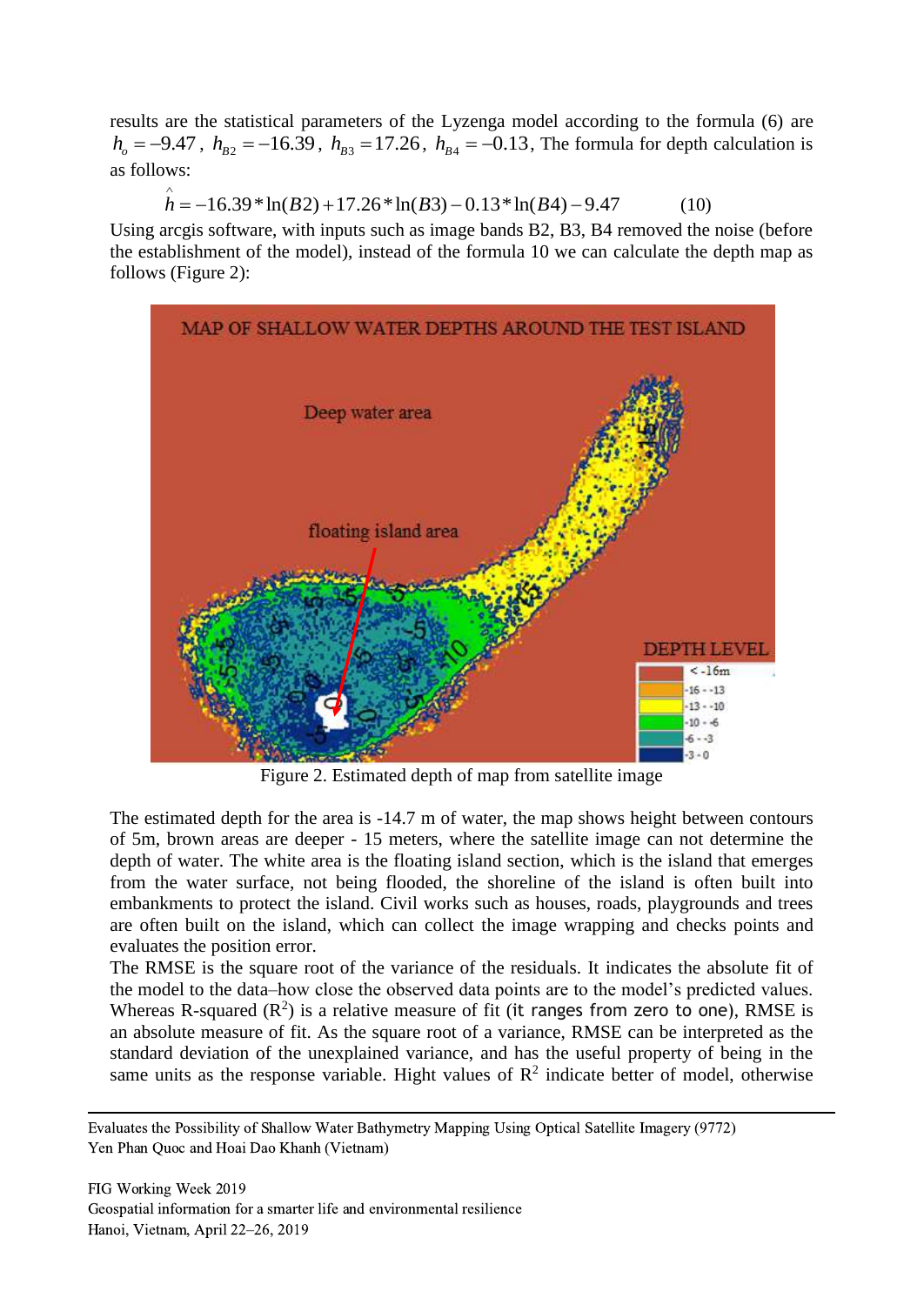lower values of RMSE indicate better fit. RMSE is a good measure of how accurately the model predicts the response, and it is the most important criterion for fit if the main purpose of the model is prediction. The accuracy of the model is very good, the results are shown in Table 1, R-squared (R2 ) statistic achieved 0.89, the RMSE of the model is 0.995 meters.

| Table 1. Statistical parameters of the Lyzenga model |                   |                 |                          |             |  |  |
|------------------------------------------------------|-------------------|-----------------|--------------------------|-------------|--|--|
| <b>Parameters</b>                                    | <b>Multiple R</b> | <b>R</b> Square | <b>Adjusted R Square</b> | <b>RMSE</b> |  |  |
| Value                                                | 0.943376912       | 0.889959999     | 0.885175651              | 0.995499    |  |  |

Table 1. Statistical parameters of the Lyzenga model

#### *4.2. Evaluate the possibility of establishing a depth map*

The study used 4 image wrapping points and 4 point to check position error, the check position error points after the image wrapping are pixels that can be identified relative in the satellite image. After using the ArcGIS software to extract the coordinates of the test points on the map in figure 2 and take into account the formula (7), (8), the results are shown in Table 2. Where, the coordinates of the collection point of the test have the same accuracy as the scale map of 1: 2.000, inferred  $\Delta_{z\text{goc}} = 0.5 \times 2.000 / 1000 = 1$ .

Table 2. Parameter check point position error (unit: meter)

| TT AX AY | Лs                    | 7.90C | $\Delta_{Vi~tri}$ | <b>Noted</b>                 |
|----------|-----------------------|-------|-------------------|------------------------------|
|          | 8.32 9.13 12.3523 1   |       |                   | 12.39271 Gain scale 1:25.000 |
|          | 8.19 10.24 13.11235 1 |       |                   | 13.15043 Gain scale 1:25.000 |
|          | 8.77 6.25 10.76919 1  |       |                   | 10.81552 Gain scale 1:25.000 |
|          | 14.1 13.6 19.59005 1  |       |                   | 19.61556 Gain scale 1:50.000 |

In the current norms, topographic maps in our country stipulate: "the mean square error of the location of the object indicated on the original map against the location of the nearest surveying control point does not exceed 0.5mm to 0.7mm on the map scale for the plain and high mountain areas". Thus, based on the ability of the identification of Sentinel - 2 satellite images with a resolution of 10m can ensure the accuracy of the plane to adjust the topographic map of the scale of 1 / 25,000, because the position error is allowed in the range of 12.5 to 17.5 (meters). However, through experimental testing, there is still one point where the error exceeds the allowed threshold, this depends much on the process of image (wrapping). Because the Sentinel-2 image has a resolution of 10m, the identification of objects on the image is difficult. Therefore, for satellite imagery this data is only used to establish maps with point error at an average scale of 1: 25,000 - 1:50.000.

Do the same for deep-level error checking with 12 test points, where  $\Delta_{z\text{goc}}$  = height between

contours of the map at 1: 2,000 scale/3. With height between contours at 1 (m), then  $\Delta_{z\text{g}oc}$ 

 $=1/3=0.33$  (m), calculated parameters are as shown in Table 3. The calculated results are then compared with the permitted altitude errors on the map, height between contours at 5 (m) then permitted altitude errors is 5/3=1.67 (m), height between contours at 10 (m) then permitted

Evaluates the Possibility of Shallow Water Bathymetry Mapping Using Optical Satellite Imagery (9772) Yen Phan Quoc and Hoai Dao Khanh (Vietnam)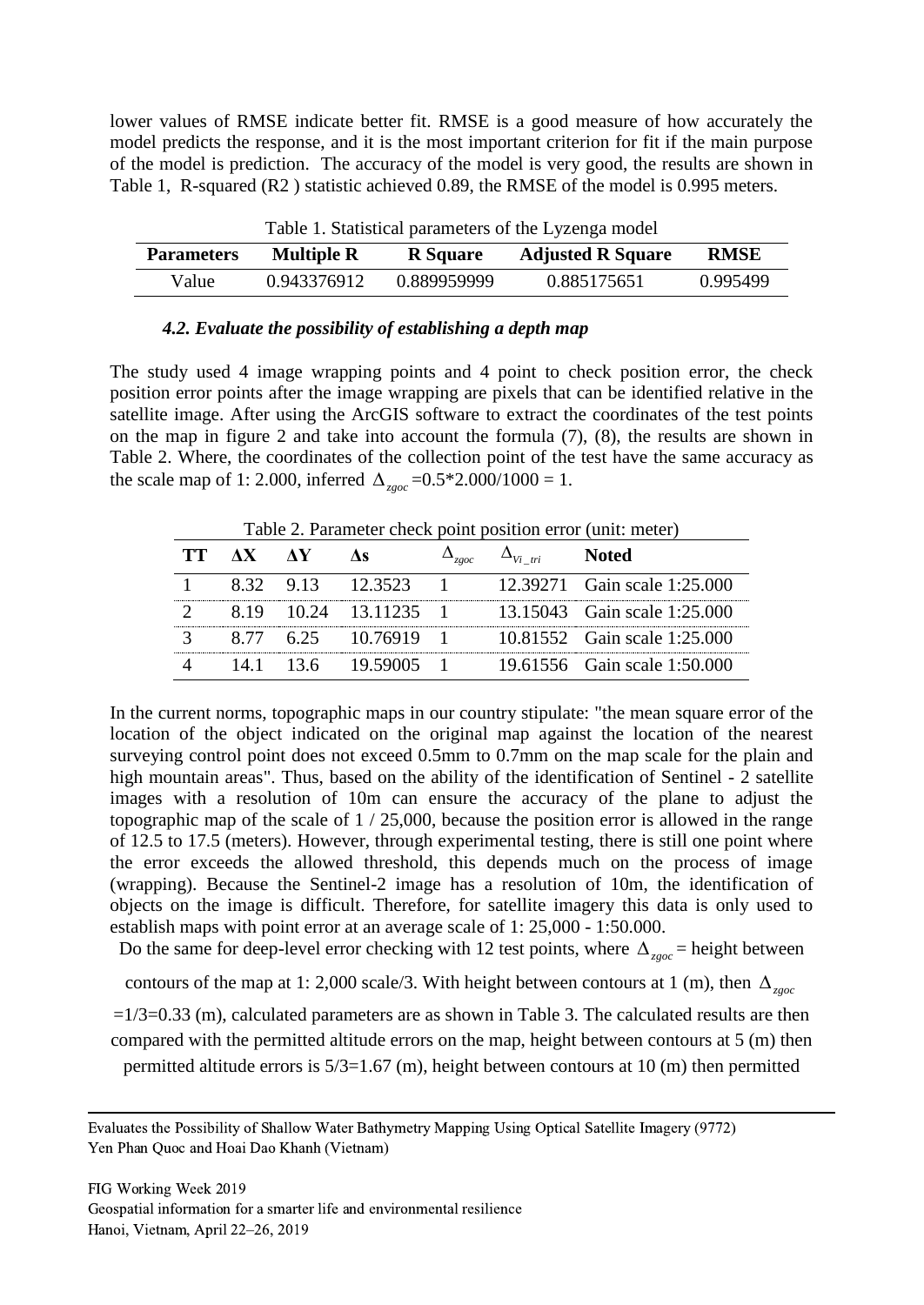altitude errors is 10/3=3.33 (m). Experimental results show that: the average of  $\Delta$ <sub>z</sub> is 1.25m

that <1.67m. Thus, the Sentinel 2 image data and the depth calculation model such as Equation 10 can be used to establish a depth map with a height between contours of 5m. However, through the examination of each point, there are still 2 points of depth beyond the error threshold 1.67m. Therefore, to ensure accuracy, the model for calculating depth data

from Sentinel-2 satellite images, we need to remove the noise caused during image acquisition, the depths involved in modeling must be large enough, and especially the depth collection points must be corrected to make sure the accuracy is as high as possible.These accuracy ranges were also examined and evaluated for sentinel 2 images on July 15, 2016 in the same area [19] and on Landsat8-OLI images in the shallow waters of Truong Sa Island -

| <b>TT</b>      | Z       | z       | $\Delta_{z}$ | $\Delta_{_{ZgOC}}$ | $\Delta_{z}$ | <b>Noted</b>                 |
|----------------|---------|---------|--------------|--------------------|--------------|------------------------------|
| 1              | $-0.5$  | $-0.1$  | $-0.4$       | 0.33               | 0.518556     | height between contours 5 m  |
| $\overline{2}$ | $-0.3$  | 0.8     | $-1.1$       | 0.33               | 1.148434     | height between contours 5 m  |
| 3              | $-0.9$  | $-1.6$  | 0.7          | 0.33               | 0.773886     | height between contours 5 m  |
| 4              | $-1.5$  | $-0.9$  | $-0.6$       | 0.33               | 0.684763     | height between contours 5 m  |
| 5              | $-3.2$  | $-4.7$  | 1.5          | 0.33               | 1.535871     | height between contours 5 m  |
| 6              | $-4.7$  | $-5.9$  | 1.2          | 0.33               | 1.244548     | height between contours 5 m  |
| $\overline{7}$ | $-5.5$  | $-7.1$  | 1.6          | 0.33               | 1.633677     | height between contours 5 m  |
| 8              | $-6.9$  | $-8.2$  | 1.3          | 0.33               | 1.341231     | height between contours 5 m  |
| 9              | $-9.6$  | $-7.9$  | $-1.7$       | 0.33               | 1.731733     | height between contours 10 m |
| 10             | $-11.4$ | $-9.1$  | $-2.3$       | 0.33               | 2.323553     | height between contours 10 m |
| 11             | $-13.6$ | $-13.2$ | $-0.4$       | 0.33               | 0.518556     | height between contours 5 m  |
| 12             | $-15.2$ | $-14.6$ | $-0.6$       | 0.33               | 0.684763     | height between contours 5 m  |

Vietnam [18].Table 3. Parameters of the depth error check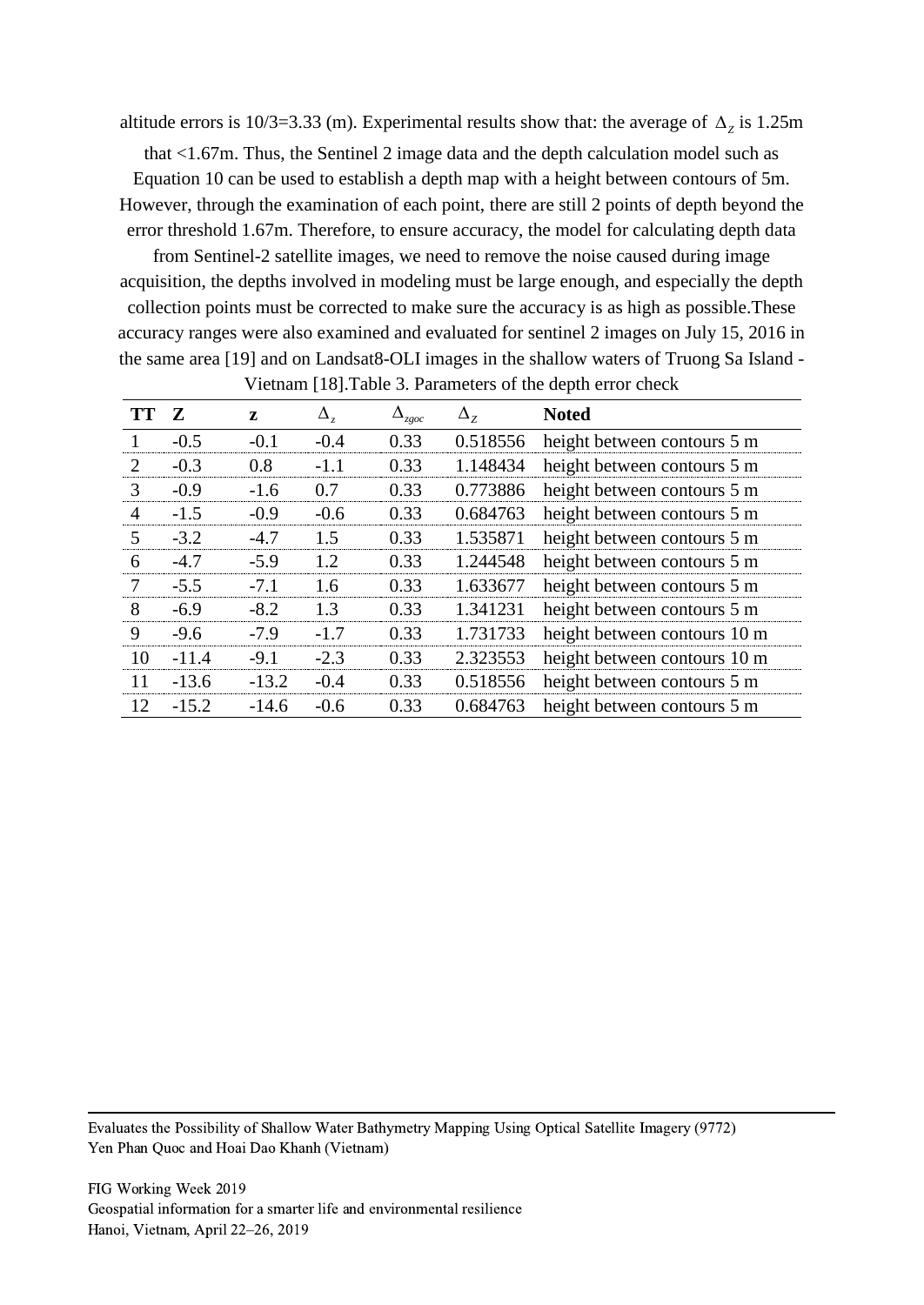## **5. CONCLUSIONS**

This research has important implications for the application of remote sensing techniques to the establishment of topographic maps of the shallow water regions of the Spratly Islands. The paper used the Lyzenga method of establishing depth maps from the multi-spectral satellite images Sentinel 2, checking the map data of the depth calculated by the field survey method, we find that: Using Sentinel 2 images can establish a depth map with an average scale of 1: 25,000 -1: 50,000, 5m contour, reaching a depth water of -15m for some test areas according to this approach (An Bang, Sinh Ton and Truong Sa island groups of Vietnam). The study also pointed out: Accuracy of the map depends on many factors such as the input satellite image resolution, the interference effect in the image acquisition process, the control point precision and the calculation model... The research results have solved the set objectives, as a basis for step by step research into the shallow seabed topography mapping from satellite imagery.

The authors acknowledges the funding from grant of National level Scientific research project VT-UD.04/16-20 under the program of space technology sciences VT-UD/16-20.

## **REFERENCES**

- <span id="page-9-0"></span>1. Laurent Barillé et al. (2010), "Increase in seagrass distribution at Bourgneuf Bay (France) detected by spatial remote sensing", Aquatic Botany. 92(3), tr. 185-194.
- <span id="page-9-7"></span>2. James F Bramante, Durairaju Kumaran Raju and S Tsai Min (2013), "Derivation of bathymetry from multispectral imagery in the highly turbid waters of Singapore's south islands: A comparative study", DigitalGlobe 8-Band Research Challenge 2010.
- <span id="page-9-1"></span>3. Jennifer Patch Cannizzaro and Kendall L Carder (2006), "Estimating chlorophyll a concentrations from remote-sensing reflectance in optically shallow waters", Remote Sensing of Environment. 101(1), tr. 13-24.
- <span id="page-9-2"></span>4. Francisco Eugenio, Javier Marcello and Javier Martin (2015), "High-resolution maps of bathymetry and benthic habitats in shallow-water environments using multispectral remote sensing imagery", IEEE Transactions on Geoscience and Remote Sensing. 53(7), tr. 3539- 3549.
- <span id="page-9-6"></span>5. Claude Flener (2013), "Estimating deep water radiance in shallow water: Adapting optical bathymetry modelling to shallow river environments".
- <span id="page-9-8"></span>6. K. Fletcher (2012), "Sentinel-2 ESA's Optical High-Resolution Mission for GMES Operational Services", European Space Agency.
- <span id="page-9-5"></span>7. Nguyen Thi Thu Ha et al. (2016), " First Experience in Modeling Spatial Distribution of Chlorophyll-a Concentration and TSI in the West Lake Water Using Sentinel-2A Image ", VNU Journal of Science: Earth and Environmental Sciences. 32(2S).
- <span id="page-9-3"></span>8. John Hedley et al. (2012), "Capability of the Sentinel 2 mission for tropical coral reef mapping and coral bleaching detection", Remote Sensing of Environment. 120, tr. 145- 155.
- <span id="page-9-4"></span>9. D.L.B Jupp (1988), "Background and Extensions to Depth of Penetration (DOP) Mapping in Shallow Coastal Waters", Proceedings of the Symposium on Remote Sensing of the Coastal Zone, Gold Coast, IV2(1)-IV2(19).

Evaluates the Possibility of Shallow Water Bathymetry Mapping Using Optical Satellite Imagery (9772) Yen Phan Quoc and Hoai Dao Khanh (Vietnam)